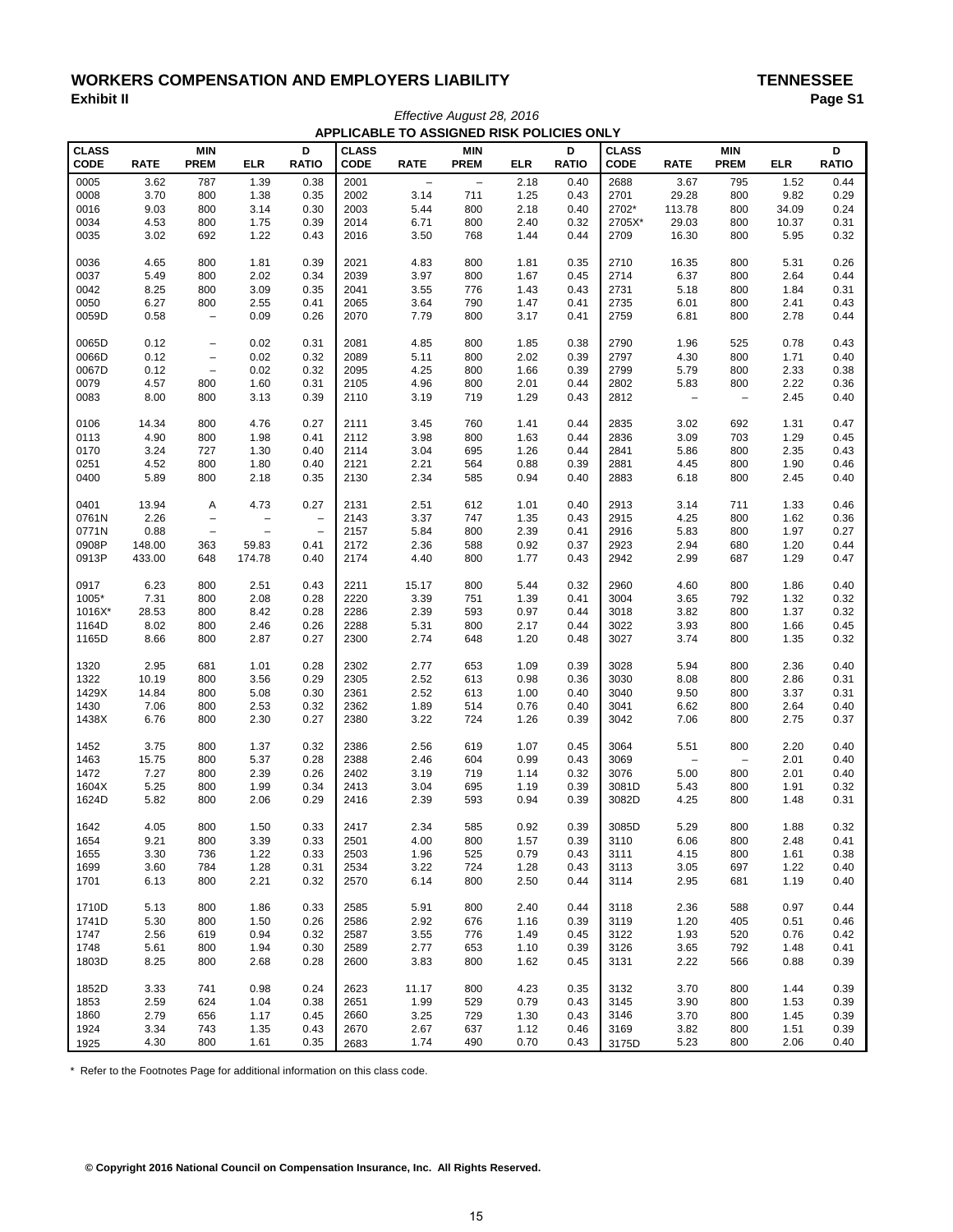# WORKERS COMPENSATION AND EMPLOYERS LIABILITY<br>Exhibit II Page S2 **Exhibit II Page S2**

|              | APPLICABLE TO ASSIGNED RISK POLICIES ONLY |                          |            |              |              |                          |                          |            |              |              |                          |                          |            |              |
|--------------|-------------------------------------------|--------------------------|------------|--------------|--------------|--------------------------|--------------------------|------------|--------------|--------------|--------------------------|--------------------------|------------|--------------|
| <b>CLASS</b> |                                           | <b>MIN</b>               |            | D            | <b>CLASS</b> |                          | <b>MIN</b>               |            | D            | <b>CLASS</b> |                          | <b>MIN</b>               |            | D            |
| CODE         | <b>RATE</b>                               | <b>PREM</b>              | <b>ELR</b> | <b>RATIO</b> | CODE         | <b>RATE</b>              | <b>PREM</b>              | <b>ELR</b> | <b>RATIO</b> | <b>CODE</b>  | <b>RATE</b>              | <b>PREM</b>              | <b>ELR</b> | <b>RATIO</b> |
| 3179         | 2.47                                      | 605                      | 1.02       | 0.44         | 3827         | 3.97                     | 800                      | 1.47       | 0.35         | 4484         | 3.67                     | 795                      | 1.44       | 0.39         |
| 3180         | 3.02                                      | 692                      | 1.24       | 0.44         | 3830         | 2.52                     | 613                      | 0.99       | 0.37         | 4493         | 5.46                     | 800                      | 2.22       | 0.41         |
| 3188         | 2.87                                      | 668                      | 1.18       | 0.44         | 3851         | 6.72                     | 800                      | 2.82       | 0.45         | 4511         | 0.65                     | 318                      | 0.24       | 0.35         |
| 3220         | 1.76                                      | 493                      | 0.72       | 0.41         | 3865         | 1.83                     | 504                      | 0.76       | 0.45         | 4557         | 2.74                     | 648                      | 1.13       | 0.45         |
| 3223         | 7.35                                      | 800                      | 3.03       | 0.45         | 3881         | 5.31                     | 800                      | 2.14       | 0.40         | 4558         | 2.04                     | 537                      | 0.82       | 0.40         |
|              |                                           |                          |            |              |              |                          |                          |            |              |              |                          |                          |            |              |
| 3224         | 4.93                                      | 800                      | 2.12       | 0.47         | 4000         | 5.64                     | 800                      | 1.93       | 0.28         | 4561         | $\overline{\phantom{0}}$ | $\overline{\phantom{a}}$ | 0.93       | 0.35         |
| 3227         | 3.40                                      | 752                      | 1.46       | 0.46         | 4021         | 10.67                    | 800                      | 3.80       | 0.31         | 4568         | 3.05                     | 697                      | 1.11       | 0.32         |
| 3240         | 3.95                                      | 800                      | 1.59       | 0.43         | 4024D        | 13.87                    | 800                      | 4.33       | 0.27         | 4581         | 1.36                     | 430                      | 0.46       | 0.27         |
| 3241         | 4.00                                      | 800                      | 1.60       | 0.40         | 4034         | 8.17                     | 800                      | 2.94       | 0.32         | 4583         | 5.20                     | 800                      | 1.75       | 0.27         |
| 3255         | 2.46                                      | 604                      | 1.07       | 0.47         | 4036         | 3.54                     | 774                      | 1.26       | 0.32         | 4611         | 2.11                     | 548                      | 0.85       | 0.43         |
|              |                                           |                          |            |              |              |                          |                          |            |              |              |                          |                          |            |              |
| 3257         | 3.47                                      | 763                      | 1.37       | 0.39         | 4038         | 3.45                     | 760                      | 1.53       | 0.48         | 4635         | 3.05                     | 697                      | 0.96       | 0.26         |
| 3270         | 3.22                                      | 724                      | 1.28       | 0.40         | 4053         | 3.19                     | 719                      | 1.24       | 0.39         | 4653         | 2.52                     | 613                      | 1.03       | 0.44         |
| 3300         | 5.33                                      | 800                      | 2.05       | 0.38         | 4061         | 3.30                     | 736                      | 1.38       | 0.45         | 4665         | 8.80                     | 800                      | 3.15       | 0.32         |
| 3303         | 6.36                                      | 800                      | 2.56       | 0.43         | 4062         | 3.30                     | 736                      | 1.31       | 0.40         | 4670         | 10.77                    | 800                      | 3.72       | 0.30         |
| 3307         | 3.72                                      | 800                      | 1.48       | 0.40         | 4101         | 3.77                     | 800                      | 1.41       | 0.35         | 4683         | 5.18                     | 800                      | 2.09       | 0.40         |
|              |                                           |                          |            |              |              |                          |                          |            |              |              |                          |                          |            |              |
| 3315         | 5.73                                      | 800                      | 2.38       | 0.45         | 4109         | 1.44                     | 443                      | 0.59       | 0.44         | 4686         | 3.27                     | 732                      | 1.15       | 0.31         |
| 3334         | 3.54                                      | 774                      | 1.48       | 0.42         | 4110         | 1.86                     | 509                      | 0.74       | 0.40         | 4692         | 0.58                     | 307                      | 0.25       | 0.45         |
| 3336         | 3.54                                      | 774                      | 1.27       | 0.32         | 4111         | 2.17                     | 558                      | 0.90       | 0.45         | 4693         | 1.13                     | 394                      | 0.44       | 0.39         |
| 3365         | 7.45                                      | 800                      | 2.75       | 0.33         | 4112         | $\overline{\phantom{a}}$ | $\qquad \qquad -$        | 0.74       | 0.40         | 4703         | 2.67                     | 637                      | 1.07       | 0.40         |
| 3372         | 4.40                                      | 800                      | 1.66       | 0.35         | 4113         | 1.96                     | 525                      | 0.81       | 0.41         | 4717         | 3.29                     | 735                      | 1.45       | 0.48         |
|              |                                           |                          |            |              |              |                          |                          |            |              |              |                          |                          |            |              |
| 3373         | 6.16                                      | 800                      | 2.52       | 0.41         | 4114         | 3.42                     | 755                      | 1.37       | 0.40         | 4720         | 3.30                     | 736                      | 1.30       | 0.39         |
| 3383         | 1.86                                      | 509                      | 0.77       | 0.44         | 4130         | 5.46                     | 800                      | 2.16       | 0.39         | 4740         | 2.62                     | 629                      | 0.94       | 0.32         |
| 3385         | 1.00                                      | 373                      | 0.42       | 0.46         | 4131         | 4.30                     | 800                      | 1.75       | 0.44         | 4741         | 3.37                     | 747                      | 1.37       | 0.41         |
| 3400         | 5.43                                      | 800                      | 2.05       | 0.35         | 4133         | 3.47                     | 763                      | 1.37       | 0.42         | 4751         | 2.29                     | 577                      | 0.81       | 0.31         |
| 3507         | 3.19                                      | 719                      | 1.29       | 0.41         | 4149         | 2.08                     | 544                      | 0.88       | 0.46         | 4761NX       | 5.01                     | 800                      | 1.52       | 0.25         |
|              |                                           |                          |            |              |              |                          |                          |            |              |              |                          |                          |            |              |
| 3515         | 3.19                                      | 719                      | 1.24       | 0.39         | 4150         | $\overline{\phantom{a}}$ | $\overline{\phantom{a}}$ | 0.88       | 0.46         | 4771NX       | 4.96                     | 800                      | 1.50       | 0.24         |
| 3548         | 1.83                                      | 504                      | 0.72       | 0.39         | 4206         | 4.66                     | 800                      | 1.87       | 0.40         | 4777         | 7.89                     | 800                      | 2.49       | 0.26         |
| 3559         | 5.71                                      | 800                      | 2.27       | 0.39         | 4207         | 1.96                     | 525                      | 0.73       | 0.33         | 4825         | 1.25                     | 413                      | 0.44       | 0.31         |
| 3565         | $\overline{\phantom{0}}$                  | $\overline{\phantom{a}}$ | 0.63       | 0.44         | 4239         | 3.27                     | 732                      | 1.20       | 0.33         | 4828         | 3.09                     | 703                      | 1.18       | 0.36         |
| 3574         | 1.54                                      | 458                      | 0.63       | 0.44         | 4240         | 3.10                     | 705                      | 1.25       | 0.43         | 4829         | 1.79                     | 498                      | 0.61       | 0.27         |
|              |                                           |                          |            |              |              |                          |                          |            |              |              |                          |                          |            |              |
| 3581         | 1.21                                      | 406                      | 0.50       | 0.44         | 4243         | 2.67                     | 637                      | 1.06       | 0.40         | 4902         | 3.72                     | 800                      | 1.54       | 0.45         |
| 3612         | 2.61                                      | 627                      | 1.01       | 0.36         | 4244         | 2.89                     | 672                      | 1.15       | 0.40         | 4923         | 2.12                     | 550                      | 0.82       | 0.38         |
| 3620         | 4.66                                      | 800                      | 1.65       | 0.31         | 4250         | 2.19                     | 561                      | 0.89       | 0.41         | 5020         | 8.05                     | 800                      | 3.01       | 0.33         |
| 3629         | 2.29                                      | 577                      | 0.93       | 0.44         | 4251         | 3.25                     | 729                      | 1.32       | 0.41         | 5022         | 12.07                    | 800                      | 4.11       | 0.28         |
| 3632         | 4.88                                      | 800                      | 1.85       | 0.35         | 4263         | 3.07                     | 700                      | 1.20       | 0.39         | 5037         | 40.37                    | 800                      | 12.47      | 0.25         |
|              |                                           |                          |            |              |              |                          |                          |            |              |              |                          |                          |            |              |
| 3634         | 4.48                                      | 800                      | 1.91       | 0.46         | 4273         | 5.40                     | 800                      | 2.17       | 0.40         | 5040         | 10.39                    | 800                      | 3.33       | 0.27         |
| 3635         | 3.72                                      | 800                      | 1.47       | 0.39         | 4279         | 2.92                     | 676                      | 1.19       | 0.41         | 5057         | 7.02                     | 800                      | 2.20       | 0.26         |
| 3638         | 3.04                                      | 695                      | 1.22       | 0.43         | 4282         | 2.41                     | 596                      | 1.03       | 0.46         | 5059         | 24.29                    | 800                      | 7.50       | 0.25         |
| 3639X        | 2.46                                      | 604                      | 0.78       | 0.26         | 4283         | 3.55                     | 776                      | 1.42       | 0.40         | 5069         | 23.14                    | 800                      | 7.70       | 0.28         |
| 3642         | 1.43                                      | 441                      | 0.57       | 0.40         | 4299         | 2.76                     | 651                      | 1.15       | 0.45         | 5102X        | 11.99                    | 800                      | 3.95       | 0.26         |
|              |                                           |                          |            |              |              |                          |                          |            |              |              |                          |                          |            |              |
| 3643         | 3.09                                      | 703                      | 1.25       | 0.40         | 4304         | 6.52                     | 800                      | 2.45       | 0.35         | 5146         | 8.57                     | 800                      | 3.08       | 0.32         |
| 3647         | 4.13                                      | 800                      | 1.59       | 0.36         | 4307         | 2.37                     | 589                      | 1.03       | 0.47         | 5160         | 3.75                     | 800                      | 1.33       | 0.29         |
| 3648         | 1.54                                      | 458                      | 0.62       | 0.44         | 4351         | 1.21                     | 406                      | 0.48       | 0.39         | 5183         | 4.12                     | 800                      | 1.50       | 0.32         |
| 3681         | 1.25                                      | 413                      | 0.51       | 0.44         | 4352         | 2.19                     | 561                      | 0.88       | 0.43         | 5188         | 5.30                     | 800                      | 1.95       | 0.33         |
| 3685         | 1.44                                      | 443                      | 0.59       | 0.44         | 4360         | 1.34                     | 427                      | 0.56       | 0.45         | 5190         | 4.07                     | 800                      | 1.49       | 0.32         |
|              |                                           |                          |            |              |              |                          |                          |            |              |              |                          |                          |            |              |
| 3719         | 2.12                                      | 550                      | 0.69       | 0.27         | 4361         | 1.59                     | 466                      | 0.64       | 0.43         | 5191         | 1.29                     | 419                      | 0.52       | 0.40         |
| 3724         | 6.19                                      | 800                      | 2.15       | 0.28         | 4362         | $\qquad \qquad -$        | $\overline{\phantom{0}}$ | 0.56       | 0.45         | 5192         | 4.18                     | 800                      | 1.70       | 0.41         |
| 3726         | 6.71                                      | 800                      | 2.19       | 0.27         | 4410         | 4.10                     | 800                      | 1.65       | 0.40         | 5213         | 9.61                     | 800                      | 3.29       | 0.28         |
| 3803         | 3.12                                      | 708                      | 1.27       | 0.41         | 4420         | 7.62                     | 800                      | 2.80       | 0.30         | 5215         | 7.10                     | 800                      | 2.74       | 0.36         |
| 3807         | 3.30                                      | 736                      | 1.33       | 0.43         | 4431         | 2.01                     | 533                      | 0.84       | 0.46         | 5221         | 6.46                     | 800                      | 2.29       | 0.31         |
|              |                                           |                          |            |              |              |                          |                          |            |              |              |                          |                          |            |              |
| 3808         | 2.54                                      | 616                      | 1.00       | 0.37         | 4432         | 1.88                     | 512                      | 0.80       | 0.46         | 5222         | 10.66                    | 800                      | 3.66       | 0.28         |
| 3821         | 7.12                                      | 800                      | 2.68       | 0.35         | 4439         | 2.51                     | 612                      | 0.93       | 0.35         | 5223         | 6.92                     | 800                      | 2.52       | 0.32         |
| 3822         | 6.71                                      | 800                      | 2.47       | 0.34         | 4452         | 6.03                     | 800                      | 2.27       | 0.37         | 5348         | 5.49                     | 800                      | 2.01       | 0.32         |
| 3824         | 6.26                                      | 800                      | 2.42       | 0.36         | 4459         | 3.15                     | 713                      | 1.27       | 0.40         | 5402         | 8.70                     | 800                      | 3.59       | 0.44         |
| 3826         | 1.13                                      | 394                      | 0.46       | 0.41         | 4470         | 3.02                     | 692                      | 1.22       | 0.40         | 5403X        | 10.44                    | 800                      | 3.57       | 0.28         |

*Effective August 28, 2016*

\* Refer to the Footnotes Page for additional information on this class code.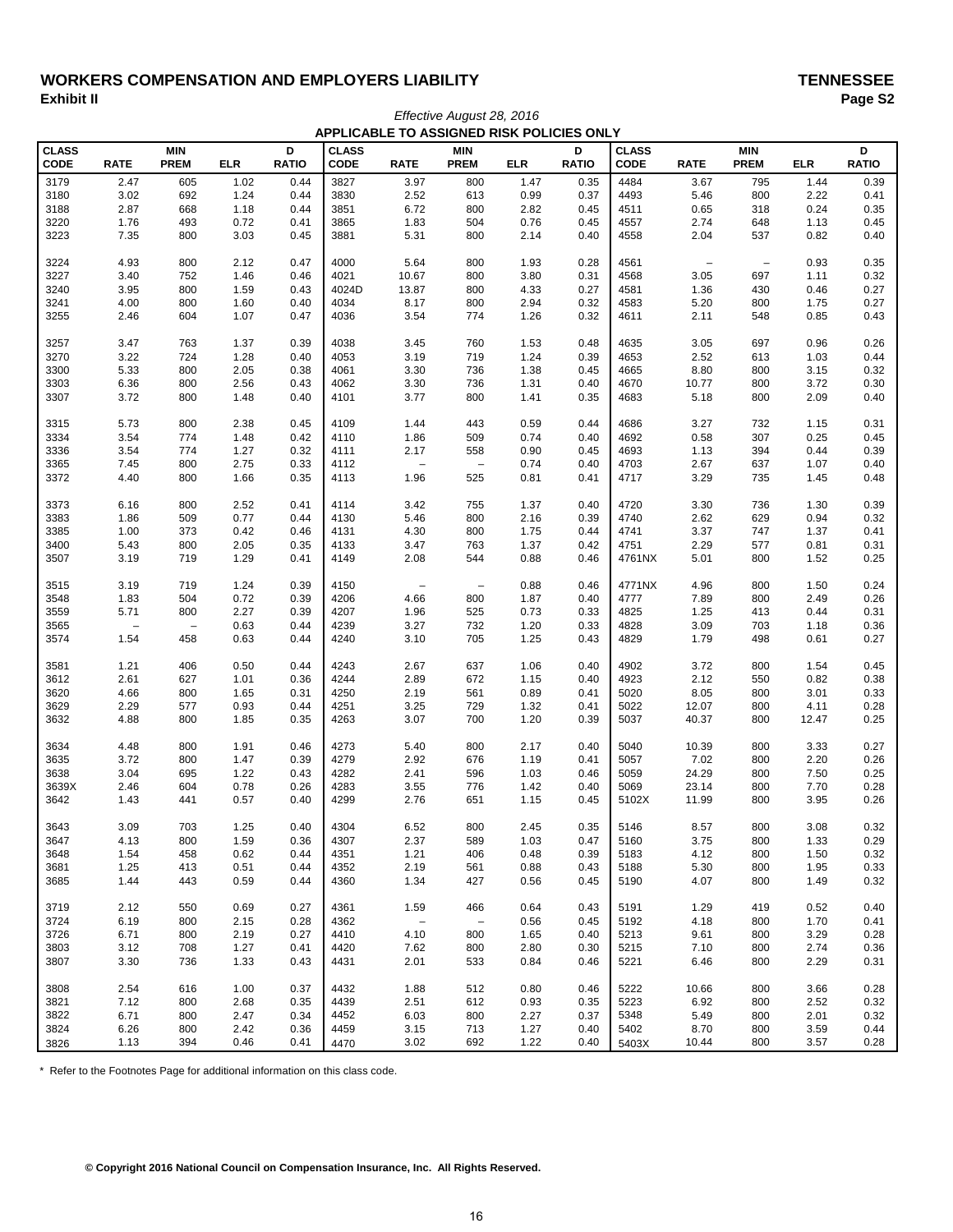# WORKERS COMPENSATION AND EMPLOYERS LIABILITY<br>Exhibit II Paqe S3 **Exhibit II Page S3**

|                             | APPLICABLE TO ASSIGNED RISK POLICIES ONLY |                                 |               |                   |                             |                   |                           |              |                   |                             |                          |                           |                   |                          |
|-----------------------------|-------------------------------------------|---------------------------------|---------------|-------------------|-----------------------------|-------------------|---------------------------|--------------|-------------------|-----------------------------|--------------------------|---------------------------|-------------------|--------------------------|
| <b>CLASS</b><br><b>CODE</b> | <b>RATE</b>                               | <b>MIN</b><br><b>PREM</b>       | <b>ELR</b>    | D<br><b>RATIO</b> | <b>CLASS</b><br><b>CODE</b> | <b>RATE</b>       | <b>MIN</b><br><b>PREM</b> | <b>ELR</b>   | D<br><b>RATIO</b> | <b>CLASS</b><br><b>CODE</b> | <b>RATE</b>              | <b>MIN</b><br><b>PREM</b> | <b>ELR</b>        | D<br><b>RATIO</b>        |
| 5437                        | 8.90                                      | 800                             | 3.21          | 0.32              | 6801F                       | 5.33              | 800                       | 1.51         | 0.32              | 7425                        | 3.52                     | 771                       | 1.23              | 0.30                     |
| 5443                        | 4.27                                      | 800                             | 1.72          | 0.40              | 6811                        | 7.09              | 800                       | 2.65         | 0.33              | 7431N                       | 1.01                     | 461                       | 0.33              | 0.27                     |
| 5445                        | 9.83                                      | 800                             | 3.31          | 0.27              | 6824F                       | 12.57             | 800                       | 3.45         | 0.26              | 7445N                       | 0.33                     | $\overline{\phantom{m}}$  | $\qquad \qquad -$ | $\overline{\phantom{a}}$ |
| 5462                        | 9.99                                      | 800                             | 3.62          | 0.32              | 6826F                       | 6.57              | 800                       | 1.86         | 0.32              | 7453N                       | 0.55                     | $\overline{\phantom{a}}$  | $\qquad \qquad -$ | $\overline{\phantom{m}}$ |
| 5472                        | 5.88                                      | 800                             | 1.89          | 0.27              | 6834                        | 3.54              | 774                       | 1.35         | 0.36              | 7500X                       | 2.92                     | 676                       | 1.06              | 0.32                     |
| 5473                        | 8.20                                      | 800                             | 2.57          | 0.26              | 6836                        | 5.64              | 800                       | 1.99         | 0.31              | 7502                        | 4.61                     | 800                       | 1.62              | 0.31                     |
| 5474                        | 9.20                                      | 800                             | 3.08          | 0.27              | 6843F                       | 7.10              | 800                       | 1.80         | 0.25              | 7515                        | 1.61                     | 469                       | 0.51              | 0.26                     |
| 5478                        | 5.51                                      | 800                             | 2.02          | 0.33              | 6845F                       | 11.32             | 800                       | 2.88         | 0.25              | 7520                        | 4.15                     | 800                       | 1.64              | 0.39                     |
| 5479                        | 9.21                                      | 800                             | 3.49          | 0.36              | 6854                        | 5.16              | 800                       | 1.64         | 0.26              | 7538                        | 9.35                     | 800                       | 2.96              | 0.26                     |
| 5480                        | 11.64                                     | 800                             | 4.18          | 0.30              | 6872F                       | 10.46             | 800                       | 2.66         | 0.24              | 7539                        | 3.85                     | 800                       | 1.36              | 0.29                     |
| 5491                        | 2.49                                      | 608                             | 0.87          | 0.28              | 6874F                       | 20.45             | 800                       | 5.20         | 0.25              | 7540                        | 8.96                     | 800                       | 2.82              | 0.26                     |
| 5506                        | 8.52                                      | 800                             | 2.75          | 0.27              | 6882                        | 5.08              | 800                       | 1.62         | 0.26              | 7580                        | 3.82                     | 800                       | 1.47              | 0.35                     |
| 5507                        | 5.33                                      | 800                             | 1.86          | 0.29              | 6884                        | 13.65             | 800                       | 4.72         | 0.30              | 7590                        | 3.20                     | 721                       | 1.21              | 0.36                     |
| 5508D                       | 27.14                                     | 800                             | 9.98          | 0.33              | 7016M                       | 2.52              | 613                       | 0.84         | 0.28              | 7600                        | 7.54                     | 800                       | 2.75              | 0.32                     |
| 5535                        | 7.65                                      | 800                             | 2.75          | 0.32              | 7024M                       | 2.81              | 659                       | 0.93         | 0.28              | 7601                        | $\overline{\phantom{0}}$ | $\overline{\phantom{0}}$  | 2.75              | 0.32                     |
| 5537                        | 7.40                                      | 800                             | 2.67          | 0.32              | 7038M                       | 6.23              | 800                       | 1.86         | 0.24              | 7605                        | 3.57                     | 779                       | 1.27              | 0.32                     |
| 5539X                       | 17.08                                     | 800                             | 6.29          | 0.33              | 7046M                       | 11.52             | 800                       | 3.93         | 0.29              | 7610                        | 0.58                     | 307                       | 0.21              | 0.35                     |
| 5551                        | 27.46                                     | 800                             | 8.32          | 0.25              | 7047M                       | 6.39              | 800                       | 1.91         | 0.28              | 7611                        | $\overline{\phantom{0}}$ | $\overline{\phantom{m}}$  | 2.75              | 0.32                     |
| 5604X                       | 2.86                                      | 667                             | 0.99          | 0.28              | 7050M                       | 15.82             | 800                       | 4.25         | 0.24              | 7612                        | $\overline{\phantom{0}}$ | $\qquad \qquad -$         | 2.75              | 0.32                     |
| 5606                        | 2.03                                      | 536                             | 0.70          | 0.28              | 7090M                       | 6.92              | 800                       | 2.07         | 0.24              | 7613                        | $\overline{\phantom{0}}$ | $\qquad \qquad -$         | 2.75              | 0.32                     |
| 5610                        | 7.29                                      | 800                             | 2.89          | 0.39              | 7098M                       | 12.80             | 800                       | 4.36         | 0.29              | 7705                        | 8.93                     | 800                       | 3.40              | 0.36                     |
| 5613X                       | 13.20                                     | 800                             | 5.32          | 0.40              | 7099M                       | 28.95             | 800                       | 8.94         | 0.29              | 7710                        | 11.50                    | 800                       | 3.72              | 0.26                     |
| 5645                        | 21.81                                     | 800                             | 7.18          | 0.26              | 7133                        | 4.25              | 800                       | 1.46         | 0.28              | 7711                        | 11.50                    | 800                       | 3.72              | 0.26                     |
| 5651<br>5703                | $\qquad \qquad -$<br>29.83                | $\overline{\phantom{a}}$<br>800 | 7.18<br>10.84 | 0.26<br>0.32      | 7151M<br>7152M              | 5.16<br>13.06     | 800<br>800                | 1.77<br>4.04 | 0.28<br>0.28      | 7720<br>7855                | 3.72<br>6.23             | 800<br>800                | 1.29<br>2.24      | 0.30<br>0.32             |
|                             |                                           |                                 |               |                   |                             |                   |                           |              |                   |                             |                          |                           |                   |                          |
| 5705                        | 22.64                                     | 800                             | 7.90          | 0.31              | 7153M                       | 5.74              | 800                       | 1.97         | 0.28              | 8001                        | 2.27                     | 574                       | 0.92              | 0.44                     |
| 5951                        | 0.65                                      | 318                             | 0.26          | 0.43              | 7219                        | $\qquad \qquad -$ | $\qquad \qquad -$         | 3.48         | 0.28              | 8002                        | 3.02                     | 692                       | 1.15              | 0.38                     |
| 6003                        | 8.88                                      | 800                             | 3.28          | 0.33              | 7222                        | 7.34              | 800                       | 2.72         | 0.33              | 8006                        | 3.49                     | 766                       | 1.36              | 0.39                     |
| 6005<br>6017                | 4.66<br>10.52                             | 800<br>800                      | 1.72<br>4.01  | 0.33<br>0.34      | 7228<br>7229                | 9.20<br>10.31     | 800<br>800                | 3.38<br>3.58 | 0.33<br>0.28      | 8008<br>8010                | 1.63<br>2.31             | 473<br>580                | 0.65<br>0.93      | 0.43<br>0.43             |
|                             |                                           |                                 |               |                   |                             |                   |                           |              |                   |                             |                          |                           |                   |                          |
| 6018                        | 3.42                                      | 755                             | 1.34          | 0.35              | 7230                        | 8.65              | 800                       | 3.41         | 0.37              | 8013                        | 0.45                     | 286                       | 0.18              | 0.39                     |
| 6045                        | 4.95                                      | 800<br>800                      | 1.87          | 0.34              | 7231<br>7232                | 8.05              | 800                       | 3.20<br>4.13 | 0.38              | 8015                        | 0.88                     | 354<br>493                | 0.35              | 0.40                     |
| 6204<br>6206                | 13.08<br>4.05                             | 800                             | 4.51<br>1.28  | 0.28<br>0.26      | 7309F                       | 11.50<br>16.09    | 800<br>800                | 4.09         | 0.30              | 8017<br>8018                | 1.76<br>3.37             | 747                       | 0.70              | 0.43<br>0.43             |
| 6213                        | 3.07                                      | 700                             | 1.06          | 0.28              | 7313F                       | 3.49              | 766                       | 0.89         | 0.24<br>0.24      | 8021                        | 3.80                     | 800                       | 1.36<br>1.50      | 0.39                     |
|                             |                                           |                                 |               |                   |                             |                   |                           |              |                   |                             |                          |                           |                   |                          |
| 6214                        | 3.52                                      | 771                             | 1.12          | 0.26              | 7317F                       | 11.77             | 800                       | 2.99         | 0.25              | 8031                        | 2.56                     | 619                       | 1.01              | 0.39                     |
| 6216                        | 13.55<br>7.42                             | 800<br>800                      | 4.57<br>2.57  | 0.29<br>0.28      | 7327F<br>7333M              | 27.29<br>3.32     | 800                       | 6.96<br>1.10 | 0.23              | 8032<br>8033                | 3.02                     | 692<br>580                | 1.20              | 0.42<br>0.39             |
| 6217<br>6229                | 5.13                                      | 800                             | 1.75          | 0.28              | 7335M                       | 3.69              | 740<br>798                | 1.22         | 0.28<br>0.28      | 8037                        | 2.31<br>3.02             | 692                       | 0.89<br>1.21      | 0.43                     |
| 6233                        | 4.38                                      | 800                             | 1.58          | 0.30              | 7337M                       | 8.35              | 800                       | 2.50         | 0.28              | 8039                        | 2.11                     | 548                       | 0.84              | 0.43                     |
|                             |                                           |                                 |               |                   |                             |                   |                           |              |                   |                             |                          |                           |                   |                          |
| 6235                        | 19.51                                     | 800                             | 6.48          | 0.28              | 7350F                       | 16.77             | 800                       | 4.58         | 0.28              | 8044                        | 3.70                     | 800                       | 1.40              | 0.35                     |
| 6236                        | 15.62                                     | 800                             | 5.67          | 0.32              | 7360                        | 4.23              | 800                       | 1.53         | 0.32              | 8045                        | 0.46                     | 288                       | 0.19              | 0.44                     |
| 6237                        | 2.46                                      | 604                             | 0.92          | 0.34              | 7370                        | 6.97              | 800                       | 2.76         | 0.39              | 8046                        | 2.89                     | 672                       | 1.11              | 0.38                     |
| 6251D                       | 6.51                                      | 800                             | 2.38          | 0.31              | 7380                        | 7.12              | 800                       | 2.77         | 0.37              | 8047                        | 0.85                     | 349                       | 0.35              | 0.44                     |
| 6252D                       | 9.90                                      | 800                             | 3.08          | 0.26              | 7382                        | 5.64              | 800                       | 2.19         | 0.39              | 8058                        | 2.99                     | 687                       | 1.15              | 0.38                     |
| 6260D                       | 13.81                                     | 800                             | 4.68          | 0.29              | 7390                        | 7.77              | 800                       | 3.09         | 0.40              | 8061                        | $\overline{\phantom{a}}$ | $\overline{\phantom{a}}$  | 1.36              | 0.39                     |
| 6306                        | 10.64                                     | 800                             | 3.49          | 0.26              | 7394M                       | 4.75              | 800                       | 1.53         | 0.27              | 8072                        | 0.93                     | 362                       | 0.37              | 0.42                     |
| 6319                        | 8.52                                      | 800                             | 2.83          | 0.27              | 7395M                       | 5.28              | 800                       | 1.70         | 0.27              | 8102                        | 2.47                     | 605                       | 0.99              | 0.43                     |
| 6325                        | 6.04                                      | 800                             | 2.04          | 0.27              | 7398M                       | 11.99             | 800                       | 3.49         | 0.27              | 8103                        | 3.17                     | 716                       | 1.19              | 0.35                     |
| 6400                        | 9.05                                      | 800                             | 3.49          | 0.36              | 7402                        | 0.22              | 250                       | 0.08         | 0.39              | 8105                        | 3.29                     | 735                       | 1.36              | 0.45                     |
| 6503                        | 2.03                                      | 536                             | 0.83          | 0.44              | 7403                        | 4.73              | 800                       | 1.70         | 0.32              | 8106                        | 8.05                     | 800                       | 2.91              | 0.32                     |
| 6504                        | 3.22                                      | 724                             | 1.31          | 0.44              | 7405N                       | 0.61              | 364                       | 0.23         | 0.33              | 8107                        | 4.78                     | 800                       | 1.68              | 0.31                     |
| 6702M*                      | 7.57                                      | 800                             | 2.72          | 0.32              | 7420                        | 10.21             | 800                       | 3.53         | 0.30              | 8111                        | 2.24                     | 569                       | 0.90              | 0.40                     |
| 6703M*                      | 19.11                                     | 800                             | 6.20          | 0.32              | 7421                        | 1.18              | 401                       | 0.41         | 0.28              | 8116                        | 4.07                     | 800                       | 1.64              | 0.40                     |
| 6704M*                      | 8.40                                      | 800                             | 3.02          | 0.32              | 7422                        | 1.68              | 480                       | 0.54         | 0.27              | 8203                        | 8.32                     | 800                       | 3.34              | 0.40                     |

*Effective August 28, 2016*

\* Refer to the Footnotes Page for additional information on this class code.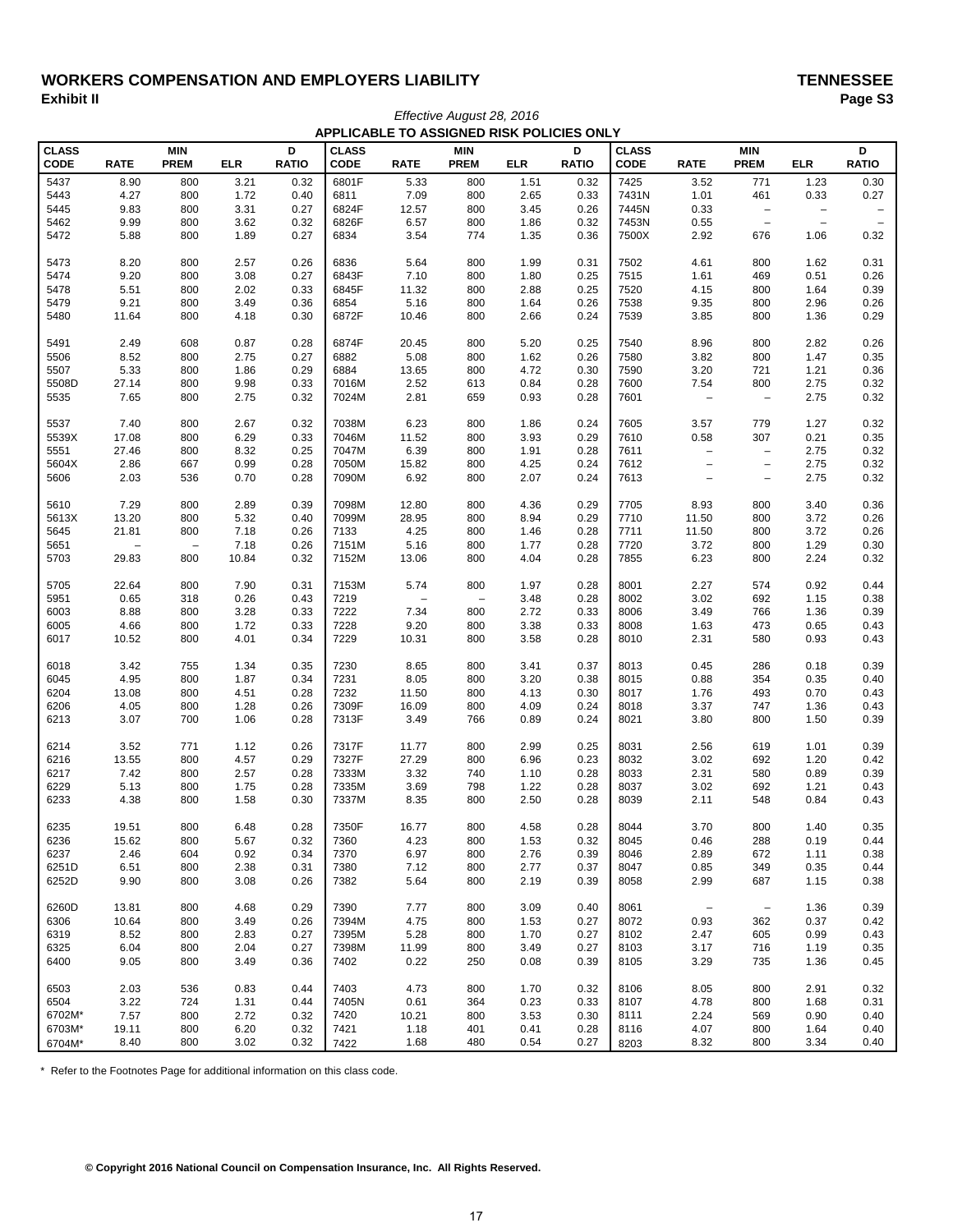# WORKERS COMPENSATION AND EMPLOYERS LIABILITY<br>Exhibit II Paqe S4 **Exhibit II Page S4**

|                      | APPLICABLE TO ASSIGNED RISK POLICIES ONLY |                           |              |                   |                             |                     |                           |            |                   |                             |             |                           |            |                   |
|----------------------|-------------------------------------------|---------------------------|--------------|-------------------|-----------------------------|---------------------|---------------------------|------------|-------------------|-----------------------------|-------------|---------------------------|------------|-------------------|
| <b>CLASS</b><br>CODE | <b>RATE</b>                               | <b>MIN</b><br><b>PREM</b> | <b>ELR</b>   | D<br><b>RATIO</b> | <b>CLASS</b><br><b>CODE</b> | <b>RATE</b>         | <b>MIN</b><br><b>PREM</b> | <b>ELR</b> | D<br><b>RATIO</b> | <b>CLASS</b><br><b>CODE</b> | <b>RATE</b> | <b>MIN</b><br><b>PREM</b> | <b>ELR</b> | D<br><b>RATIO</b> |
| 8204                 | 5.98                                      | 800                       | 2.08         | 0.31              | 8832                        | 0.42                | 281                       | 0.16       | 0.39              | 9620                        | 1.38        | 433                       | 0.51       | 0.35              |
| 8209                 | 5.74                                      | 800                       | 2.28         | 0.39              | 8833                        | 1.43                | 441                       | 0.57       | 0.40              |                             |             |                           |            |                   |
| 8215                 | 3.59                                      | 782                       | 1.28         | 0.31              | 8835                        | 3.54                | 774                       | 1.43       | 0.40              |                             |             |                           |            |                   |
| 8227                 | 5.86                                      | 800                       | 1.81         | 0.25              | 8842                        | 3.09                | 703                       | 1.20       | 0.39              |                             |             |                           |            |                   |
| 8232                 | 6.57                                      | 800                       | 2.34         | 0.31              | 8855                        | 0.28                | 259                       | 0.11       | 0.40              |                             |             |                           |            |                   |
| 8233                 | 3.19                                      | 719                       | 1.22         | 0.34              | 8856                        | 0.28                | 259                       | 0.11       | 0.40              |                             |             |                           |            |                   |
| 8235                 | 6.19                                      | 800                       | 2.41         | 0.39              | 8864                        | 2.84                | 664                       | 1.09       | 0.38              |                             |             |                           |            |                   |
| 8263                 | 7.59                                      | 800                       | 2.78         | 0.34              | 8868                        | 0.45                | 286                       | 0.18       | 0.43              |                             |             |                           |            |                   |
| 8264                 | 6.27                                      | 800                       | 2.23         | 0.31              | 8869                        | 1.31                | 422                       | 0.51       | 0.42              |                             |             |                           |            |                   |
| 8265                 | 6.99                                      | 800                       | 2.40         | 0.28              | 8871                        | 0.13                | 236                       | 0.05       | 0.45              |                             |             |                           |            |                   |
| 8279                 | 6.71                                      | 800                       | 2.24         | 0.27              | 8901                        | 0.30                | 262                       | 0.12       | 0.37              |                             |             |                           |            |                   |
| 8288                 | 9.50                                      | 800                       | 3.23         | 0.30              | 9012                        | 1.78                | 496                       | 0.67       | 0.35              |                             |             |                           |            |                   |
| 8291                 | 4.90                                      | 800                       | 1.88         | 0.36              | 9014                        | 3.44                | 759                       | 1.34       | 0.39              |                             |             |                           |            |                   |
| 8292                 | 3.37                                      | 747                       | 1.32         | 0.39              | 9015                        | 3.87                | 800                       | 1.54       | 0.39              |                             |             |                           |            |                   |
| 8293                 | 9.45                                      | 800                       | 3.47         | 0.33              | 9016                        | 3.25                | 729                       | 1.26       | 0.38              |                             |             |                           |            |                   |
| 8295X                | 2.66                                      | 635                       | 1.05         | 0.39              | 9019                        | 2.37                | 589                       | 0.84       | 0.31              |                             |             |                           |            |                   |
| 8304                 | 7.50                                      | 800                       | 2.61         | 0.31              | 9033                        | 2.37                | 589                       | 0.95       | 0.40              |                             |             |                           |            |                   |
| 8350                 | 7.15                                      | 800                       | 2.47         | 0.28              | 9040                        | 5.84                | 800                       | 2.34       | 0.43              |                             |             |                           |            |                   |
| 8380X                | 3.65                                      | 792                       | 1.39         | 0.36              | 9052                        | 2.92                | 676                       | 1.16       | 0.43              |                             |             |                           |            |                   |
| 8381                 | 3.45                                      | 760                       | 1.27         | 0.35              | 9058                        | 2.14                | 553                       | 0.88       | 0.44              |                             |             |                           |            |                   |
| 8385                 | 2.87                                      | 668                       | 1.04         | 0.32              | 9059                        | $\qquad \qquad -$   | $\overline{\phantom{a}}$  | 0.51       | 0.42              |                             |             |                           |            |                   |
| 8392                 | 3.47                                      | 763                       | 1.34         | 0.38              | 9060                        | 1.93                | 520                       | 0.77       | 0.43              |                             |             |                           |            |                   |
| 8393                 | 2.21                                      | 564                       | 0.90         | 0.41              | 9061                        | 1.64                | 474                       | 0.70       | 0.46              |                             |             |                           |            |                   |
| 8500                 | 8.10                                      | 800                       | 2.83         | 0.31              | 9063                        | 1.28                | 417                       | 0.50       | 0.42              |                             |             |                           |            |                   |
| 8601                 | 0.42                                      | 281                       | 0.17         | 0.38              | 9077F                       | 4.48                | 800                       | 1.35       | 0.42              |                             |             |                           |            |                   |
| 8602                 | 1.23                                      | 409                       | 0.47         | 0.36              | 9082                        | 1.76                | 493                       | 0.72       | 0.45              |                             |             |                           |            |                   |
| 8603                 | 0.13                                      | 236                       | 0.05         | 0.39              | 9083                        | 1.79                | 498                       | 0.74       | 0.45              |                             |             |                           |            |                   |
| 8606                 | 3.19                                      | 719                       | 1.10         | 0.28              | 9084                        | 2.59                | 624                       | 1.01       | 0.39              |                             |             |                           |            |                   |
| 8709F<br>8719        | 6.56<br>4.96                              | 800<br>800                | 1.67<br>1.60 | 0.24<br>0.27      | 9088a<br>9089               | $\mathsf a$<br>2.46 | a<br>604                  | a<br>0.99  | a<br>0.44         |                             |             |                           |            |                   |
|                      |                                           |                           |              |                   |                             |                     |                           |            |                   |                             |             |                           |            |                   |
| 8720                 | 2.12                                      | 550                       | 0.76         | 0.32              | 9093                        | 1.78                | 496                       | 0.69       | 0.42              |                             |             |                           |            |                   |
| 8721                 | 0.40                                      | 278                       | 0.15         | 0.32              | 9101                        | 3.39                | 751                       | 1.35       | 0.43              |                             |             |                           |            |                   |
| 8723                 | 0.25                                      | 255                       | 0.09         | 0.38              | 9102                        | 4.00                | 800                       | 1.59       | 0.40              |                             |             |                           |            |                   |
| 8725                 | 3.04                                      | 695                       | 1.05         | 0.30              | 9154X                       | 1.81                | 501                       | 0.72       | 0.40              |                             |             |                           |            |                   |
| 8726F                | 4.03                                      | 800                       | 1.14         | 0.31              | 9156                        | 2.14                | 553                       | 0.80       | 0.35              |                             |             |                           |            |                   |
| 8734M                | 0.65                                      | 318                       | 0.24         | 0.32              | 9170                        | 10.86               | 800                       | 3.25       | 0.24              |                             |             |                           |            |                   |
| 8737M                | 0.58                                      | 307                       | 0.21         | 0.32              | 9178                        | 5.13                | 800                       | 2.05       | 0.43              |                             |             |                           |            |                   |
| 8738M                | 1.49                                      | 450                       | 0.50         | 0.32              | 9179                        | 12.53               | 800                       | 5.08       | 0.44              |                             |             |                           |            |                   |
| 8742                 | 0.48                                      | 291                       | 0.18         | 0.32              | 9180                        | 7.59                | 800                       | 2.55       | 0.29              |                             |             |                           |            |                   |
| 8745                 | 4.75                                      | 800                       | 1.77         | 0.35              | 9182                        | 3.15                | 713                       | 1.20       | 0.38              |                             |             |                           |            |                   |
| 8748X                | 0.66                                      | 319                       | 0.25         | 0.36              | 9186                        | 16.07               | 800                       | 5.21       | 0.26              |                             |             |                           |            |                   |
| 8755                 | 0.58                                      | 307                       | 0.21         | 0.31              | 9220                        | 6.87                | 800                       | 2.64       | 0.36              |                             |             |                           |            |                   |
| 8799                 | 0.71                                      | 327                       | 0.28         | 0.39              | 9402                        | 7.10                | 800                       | 2.57       | 0.32              |                             |             |                           |            |                   |
| 8800                 | 1.69                                      | 482                       | 0.73         | 0.47              | 9403                        | 10.46               | 800                       | 3.60       | 0.28              |                             |             |                           |            |                   |
| 8803                 | 0.08                                      | 228                       | 0.03         | 0.32              | 9410                        | 2.21                | 564                       | 0.88       | 0.40              |                             |             |                           |            |                   |
| 8805M                | 0.32                                      | 266                       | 0.12         | 0.39              | 9501                        | 4.88                | 800                       | 1.84       | 0.35              |                             |             |                           |            |                   |
| 8810                 | 0.23                                      | 251                       | 0.09         | 0.39              | 9505                        | 3.57                | 779                       | 1.36       | 0.36              |                             |             |                           |            |                   |
| 8814M                | 0.28                                      | 259                       | 0.11         | 0.39              | 9516                        | 6.64                | 800                       | 2.44       | 0.33              |                             |             |                           |            |                   |
| 8815M                | 0.70                                      | 326                       | 0.25         | 0.39              | 9519                        | 6.24                | 800                       | 2.24       | 0.32              |                             |             |                           |            |                   |
| 8820                 | 0.25                                      | 255                       | 0.09         | 0.35              | 9521                        | 4.65                | 800                       | 1.68       | 0.32              |                             |             |                           |            |                   |
| 8824                 | 4.57                                      | 800                       | 1.82         | 0.43              | 9522                        | 3.19                | 719                       | 1.27       | 0.40              |                             |             |                           |            |                   |
| 8825                 | 2.21                                      | 564                       | 0.94         | 0.46              | 9534                        | 6.56                | 800                       | 2.26       | 0.28              |                             |             |                           |            |                   |
| 8826                 | 2.74                                      | 648                       | 1.07         | 0.39              | 9554                        | 15.82               | 800                       | 5.37       | 0.27              |                             |             |                           |            |                   |
| 8829                 | 3.10                                      | 705                       | 1.22         | 0.39              | 9586                        | 0.75                | 334                       | 0.32       | 0.47              |                             |             |                           |            |                   |
| 8831                 | 1.66                                      | 477                       | 0.63         | 0.38              | 9600                        | 3.12                | 708                       | 1.31       | 0.45              |                             |             |                           |            |                   |

*Effective August 28, 2016*

\* Refer to the Footnotes Page for additional information on this class code.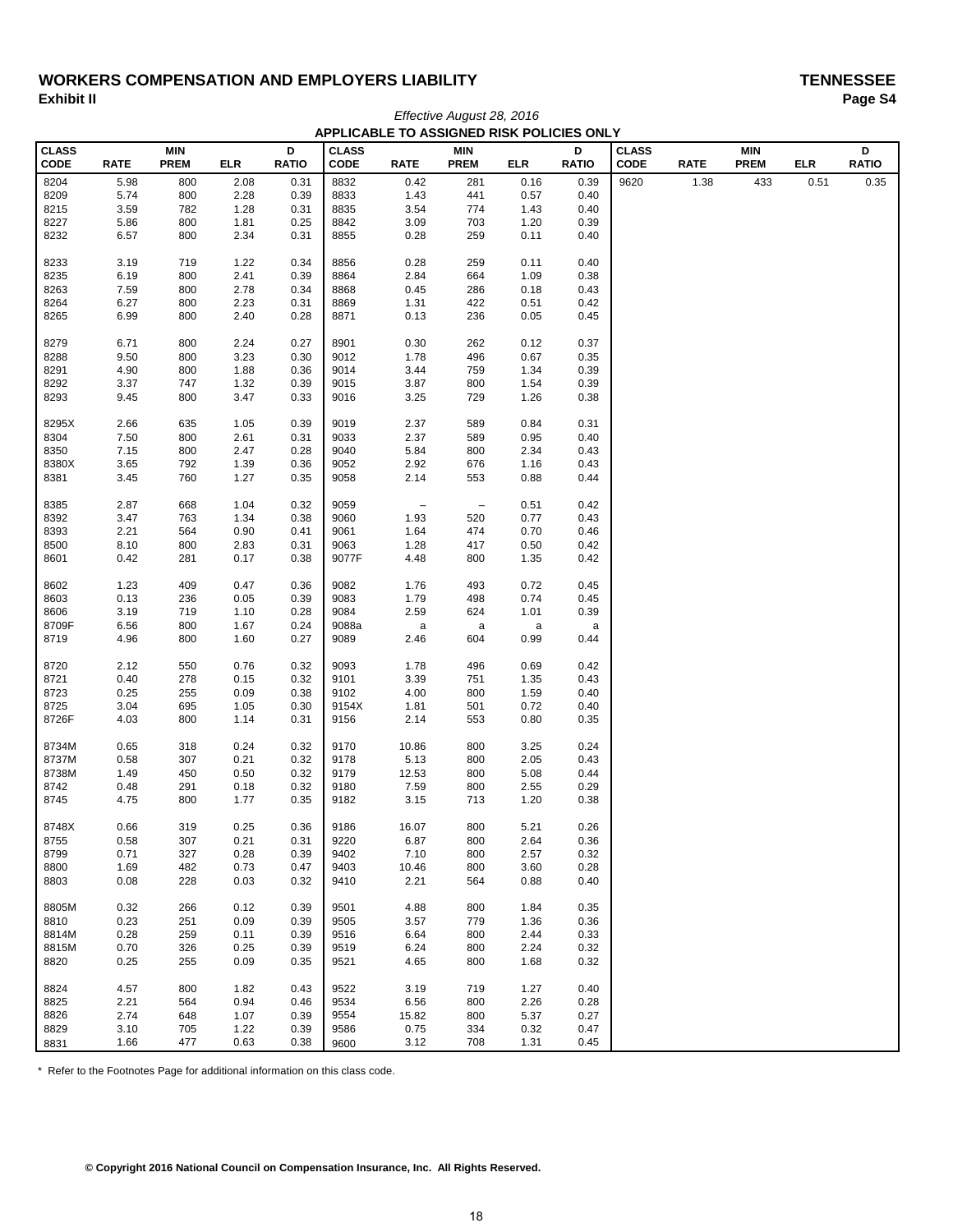### *Effective August 28, 2016* **APPLICABLE TO ASSIGNED RISK POLICIES ONLY**

### **FOOTNOTES**

- A Minimum Premium \$100 per ginning location for policy minimum premium computation.
- a Rate for each individual risk must be obtained from NCCI Customer Service or the Rating Organization having jurisdiction.
- D Rate for classification already includes the specific disease loading shown in the table below. See *Basic Manual* Rule 3-A-7.

|          | Disease |        |          | Disease |        |          | Disease |        |
|----------|---------|--------|----------|---------|--------|----------|---------|--------|
| Code No. | Loading | Symbol | Code No. | Loading | Symbol | Code No. | Loading | Symbol |
| 0059D    | 0.58    | S      | 1710D    | 0.05    | S      | 3175D    | 0.05    | S      |
| 0065D    | 0.12    | S      | 1741D    | 0.55    | S      | 4024D    | 0.13    | S      |
| 0066D    | 0.12    | S      | 1803D    | 0.38    | S      | 5508D    | 0.12    | S      |
| 0067D    | 0.12    | S      | 1852D    | 0.08    | Asb    | 6251D    | 0.05    | S      |
| 1164D    | 0.15    | S      | 3081D    | 0.08    | S      | 6252D    | 0.07    | S      |
| 1165D    | 0.08    | S      | 3082D    | 0.10    | S      | 6260D    | 0.10    | S      |
| 1624D    | 0.03    | S      | 3085D    | 0.08    | S      |          |         |        |

Asb=Asbestos, S=Silica

- F Rate provides for coverage under the United States Longshore and Harbor Workers Compensation Act and its extensions. Rate includes a provision for USL&HW Assessment.
- M Risks are subject to Admiralty Law or Federal Employers Liability Act (FELA). However, the published rate is for risks that voluntarily purchase standard workers compensation and employers liability coverage. A provision for the USL&HW Assessment is included for those classifications under Program II USL Act. The listed codes of 6702, 6703, 6704, 7151, 7152, 7153, 8734, 8737, 8738, 8805, 8814, and 8815 under the Federal Employers' Liability Act (FELA) for employees of interstate railroads are not applicable in the residual market.
- N This code is part of a ratable / non-ratable group shown below. The statistical non-ratable code and corresponding rate are applied in addition to the basic classification when determining premium.

| Class | Non-Ratable         |
|-------|---------------------|
| Code  | <b>Element Code</b> |
| 4761  | 0761                |
| 4771  | 0771                |
| 7405  | 7445                |
| 7431  | 7453                |

- P Classification is computed on a per capita basis.
- X Refer to special classification phraseology in these pages which is applicable in this state.

#### **\* Class Codes with Specific Footnotes**

- 1005 Rate includes a non-ratable disease element of \$0.97. (For coverage written separately for federal benefits only, \$0.95. For coverage written separately for state benefits only, \$0.02.)
- 1016 Rate includes a non-ratable disease element of \$2.88. (For coverage written separately for federal benefits only, \$2.81. For coverage written separately for state benefits only, \$0.07.)
- 2702,2705 An upset payroll of \$10.00 per cord shall be used for premium computation when payroll records are not available.
	- 6702 Rate and rating values only appropriate for laying or relaying of tracks or maintenance of way no work on elevated railroads. Otherwise, assign appropriate construction or erection code rate and elr each x 1.215.
	- 6703 Rate and rating values only appropriate for laying or relaying of tracks or maintenance of way no work on elevated railroads. Otherwise, assign appropriate construction or erection class rate x 3.074 and elr x 2.769.
	- 6704 Rate and rating values only appropriate for laying or relaying of tracks or maintenance of way no work on elevated railroads. Otherwise, assign appropriate construction or erection class rate and elr each x 1.35.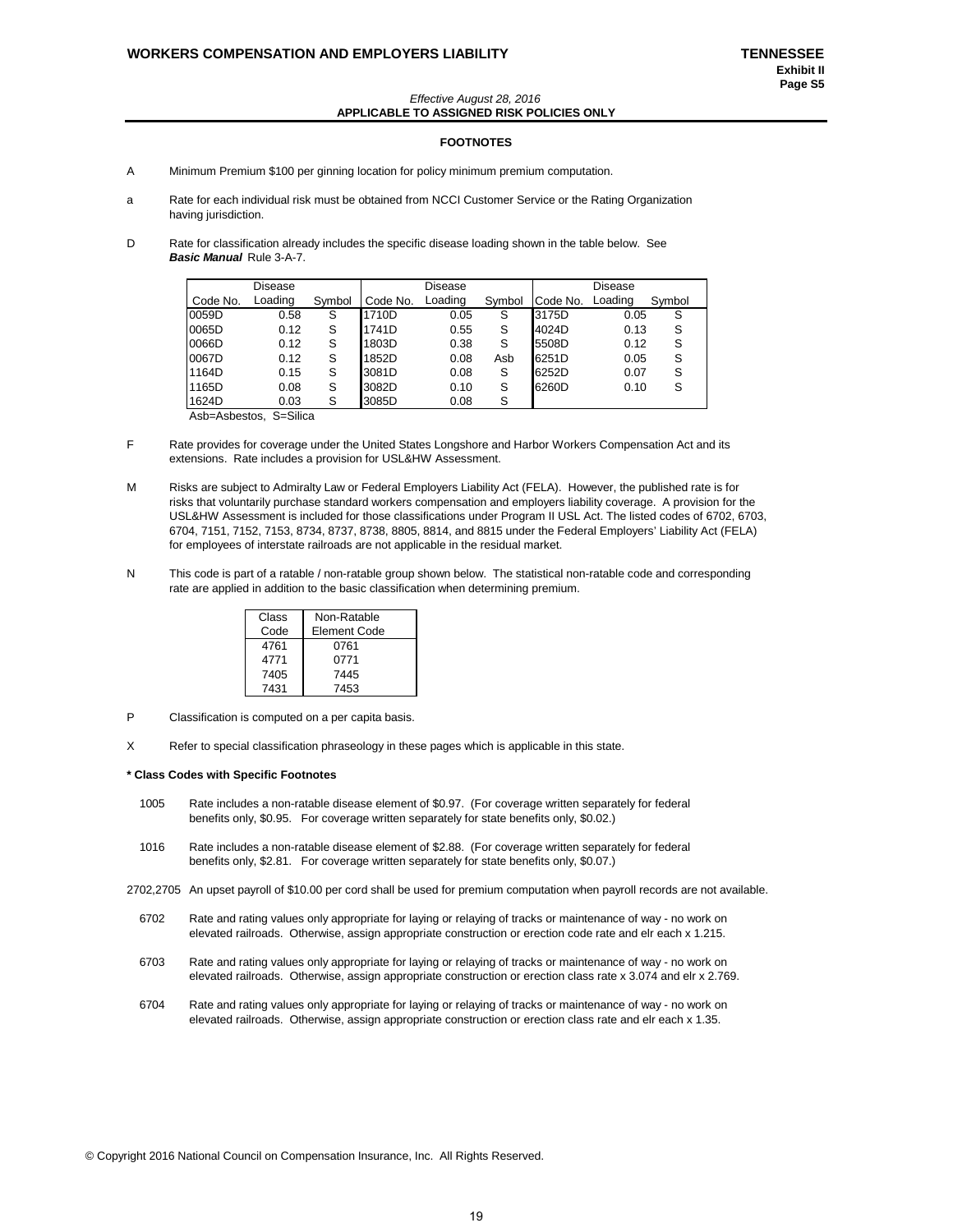### *Effective August 28, 2016* **APPLICABLE TO ASSIGNED RISK POLICIES ONLY**

### **MISCELLANEOUS VALUES**

| <b>Basis of premium</b> applicable in accordance with <b>Basic Manual</b> footnote instructions for Code 7370 --<br>"Taxicab Co.": |                      |
|------------------------------------------------------------------------------------------------------------------------------------|----------------------|
|                                                                                                                                    | \$66,900<br>\$44,600 |
|                                                                                                                                    | 0.03                 |
|                                                                                                                                    | \$215                |

**Loss Sensitive Rating Plan (LSRP)** - The factors which are used in the calculation of the LSRP are as follows:

| <b>Basic Premium Factor</b> | 0.40  | Loss Development Factors |      |
|-----------------------------|-------|--------------------------|------|
| Minimum Premium Factor      | 0.75  | 1st Adjustment           | 0.19 |
| Maximum Premium Factor      | 1.75  | 2nd Adjustment           | 0.16 |
| Loss Conversion Factor      | 1.198 | 3rd Adjustment           | 0.14 |
| Tax Multiplier              | 1.010 | 4th Adiustment           | 0.12 |

| <b>Maximum Weekly Payroll</b> applicable in accordance with <b>Basic Manual</b> footnote instructions for<br>Code 9178 -- "Athletic Sports or Park: Non-Contact Sports," and Code 9179 -- "Athletic Sports or |          |
|---------------------------------------------------------------------------------------------------------------------------------------------------------------------------------------------------------------|----------|
|                                                                                                                                                                                                               | \$3.400  |
| <b>Maximum Weekly Payroll</b> applicable in accordance with <b>Basic Manual</b> Rule 2-E-1:                                                                                                                   |          |
|                                                                                                                                                                                                               | \$1,260  |
|                                                                                                                                                                                                               | \$3,400  |
| <b>Minimum Weekly Payroll</b> applicable in accordance with <b>Basic Manual</b> Rule 2-E-1:                                                                                                                   |          |
|                                                                                                                                                                                                               | \$450    |
|                                                                                                                                                                                                               | \$850    |
| Premium Determination for Partners and Sole Proprietors in accordance with Basic Manual                                                                                                                       |          |
|                                                                                                                                                                                                               | \$44,600 |
| Premium Determination for Partners and Sole Proprietors (Construction Industry Only):                                                                                                                         |          |
| <b>Minimum Payroll</b> applicable in accordance with <b>Basic Manual</b> Rule 2-E-3                                                                                                                           | \$23,400 |
| <b>Maximum Payroll</b> applicable in accordance with <b>Basic Manual</b> Rule 2-E-3                                                                                                                           | \$65,600 |
| <b>Premium Discount Percentages - (See Basic Manual Rule 3-A-19-a.) The following premium</b>                                                                                                                 |          |

discounts are applicable to Standard Premiums:

|             | Assigned Risks* |       |  |  |  |  |  |  |
|-------------|-----------------|-------|--|--|--|--|--|--|
| First       | \$5.000         |       |  |  |  |  |  |  |
| <b>Next</b> | \$95.000        | 10.9% |  |  |  |  |  |  |
| <b>Next</b> | \$400.000       | 12.6% |  |  |  |  |  |  |
| Over        | \$500.000       | 14.4% |  |  |  |  |  |  |
|             |                 |       |  |  |  |  |  |  |

\* To be used by all carriers for policies issued under an assigned risk plan.

**Tennessee Tabular Surcharge** - A Tennessee Tabular Surcharge is applicable to any employer insured in the Tennessee Workers Compensation Insurance Plan (WCIP) that has a current experience rating modification of 1.11 or higher as of the policy effective date. The Tennessee Tabular Surcharge is applied in a multiplicative manner to the Tennessee total modified premium. The Tennessee Tabular Surcharge percentages are:

| <b>Experience Rating Modification Tabular Surcharge</b> |     |
|---------------------------------------------------------|-----|
| 1.11 to 1.15                                            | 5%  |
| 1.16 to 1.20                                            | 10% |
| 1.21 to 1.25                                            | 13% |
| 1.26 and over                                           | 15% |